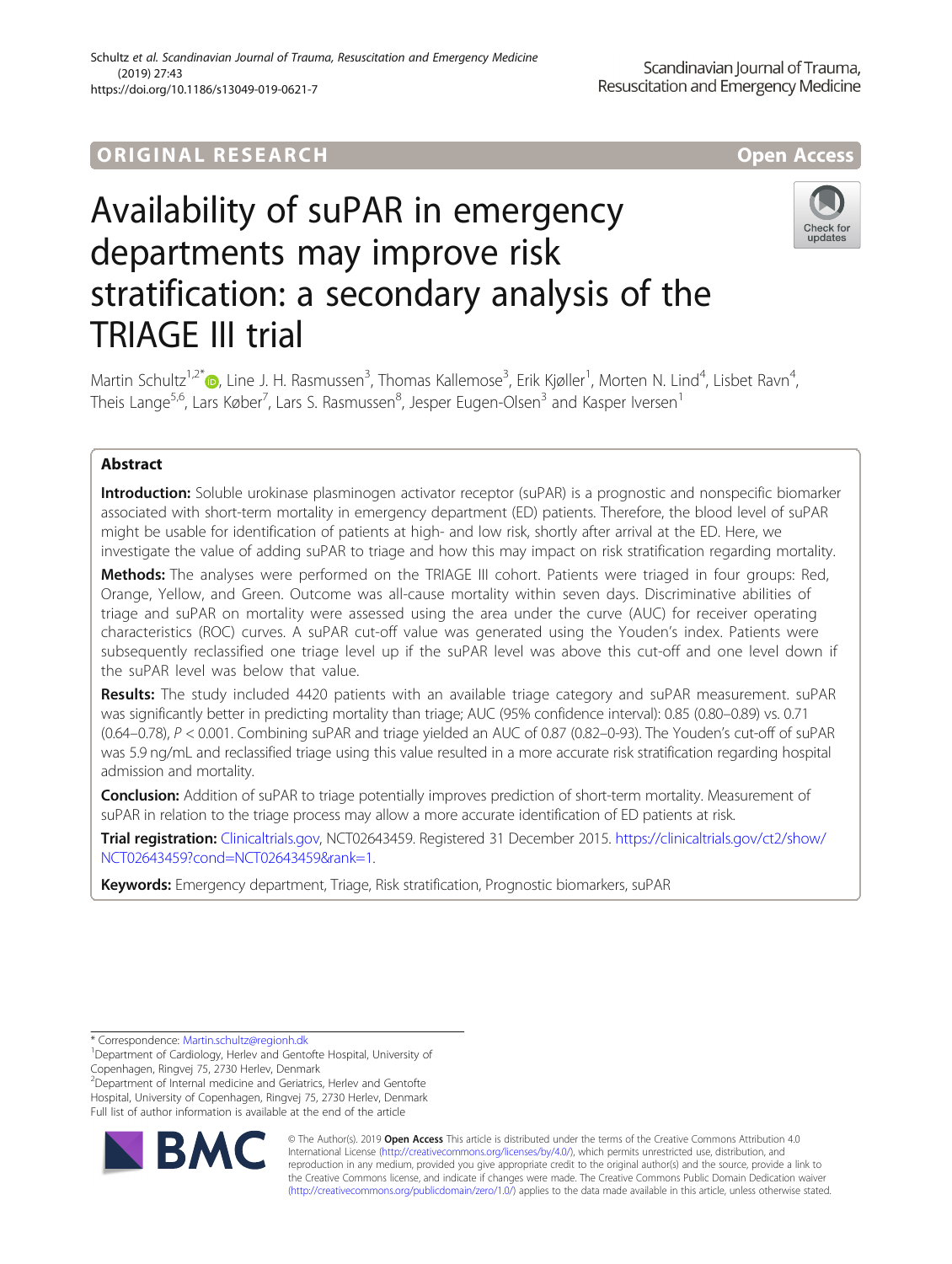#### Background

Triage is the process of quickly assessing and prioritising patients according to urgency and need for treatment [[1\]](#page-5-0). Most emergency departments (ED) use risk scoring systems to perform triage, [\[1](#page-5-0), [2\]](#page-5-0) and widely used conventional triage algorithms are 5-level scales relying on measurements of vital signs and the presenting complaint [[1,](#page-5-0) [2\]](#page-5-0). Blood tests can also be included, [[3](#page-5-0), [4\]](#page-5-0) and risk stratification models using various biomarkers have been shown to have high discriminative powers regarding mortality in patients arriving at the EDs [[5,](#page-5-0) [6\]](#page-5-0).

The protein soluble urokinase plasminogen activator receptor (suPAR) is a nonspecific biomarker that contains information on presence and severity of a broad variety of acute and chronic diseases. In addition, the suPAR level is associated with length of stay and transfer to the intensive care unit in patients presenting acutely to the EDs, as well as an independent predictor of short-term mortality [\[7](#page-5-0)–[9\]](#page-5-0). Therefore, suPAR is a potential candidate to improve the accuracy in the triage process, however the impact of adding suPAR has not previously been explored.

The present study aimed to investigate if adding suPAR to conventional triage would improve accuracy prediction of mortality and how this may impact risk stratification.

#### Methods

#### Setting and design

The TRIAGE III trial was a cluster-randomised interventional trial investigating the effect of introducing suPAR as a routine biomarker in the ED. In this study, we performed post hoc secondary analyses investigating the effect of adding suPAR to triage in outcome prediction. The TRIAGE III trial collected data from an unselected population admitted to EDs at hospitals in Denmark. The two participating hospitals have large EDs with access to all medical specialities, general, and orthopaedic surgery, as well as intensive care, and manage 70,000 and 85,000 annual patient visits. Both are university hospitals with a catchment population of approximately 425,000 and 480,000 respectively of mostly city areas. In interventional periods suPAR measurement was available within 30–120 min of arrival alongside routine blood tests at acute admission (analysis of suPAR took 23 min using point-of-care equipment). In control periods suPAR was unavailable. In the current study, we included patients' first ED visit where both the suPAR level was determined and a triage category was recorded. The protocol and primary results have been published [\[10,](#page-5-0) [11](#page-6-0)].

The EDs use the conventional triage algorithm "Danish Emergency Process Triage" (DEPT) [[12](#page-6-0)], which consist of measurements of vital signs (blood pressure, heart rate, level of consciousness, arterial oxygen saturation, respiratory rate, and temperature), as well as an assessment of the presenting complaint. DEPT is a local variant of Adaptive process triage (ADAPT) [\[13](#page-6-0)]. The triage algorithm categorise patients into five groups: Red (most urgent), Orange, Yellow, Green (least urgent), and Blue (minor injuries)  $[14]$  $[14]$ . There were few patients triaged Blue ( $N = 103$ ), and as they were similar to the patients in the Green category, Green and Blue categories were combined in these analyses.

#### Analyses

Hospital admission was defined as a stay in the ED of more than 24 h or transfer from the ED to a stationary ward. This definition was necessary as patients arriving at the EDs are registered differently in the hospital records upon arrival (medical patients are registered as admitted even though some were discharged shortly after arrival). Length of stay were calculated in all hospital admissions. In the analysis, we sought to assess the ability to improve prediction of seven-day all-cause mortality by adding the suPAR level at arrival to the initial triage level. First, we assessed the discriminative ability of suPAR in predicting seven-day mortality using area under the curve (AUC) for receiver operating characteristics (ROC) curves.

Then, we identified a cut-off value of suPAR and used this threshold to reclassify patients one level up in triage category, if suPAR was above the threshold and one level down in triage category if the suPAR value was below the threshold.

#### **Statistics**

Continuous variables are presented with median and interquartile range (IQR), or mean and standard deviation (SD) and compared using Wilcoxon Rank-sum test and Student's two-sample t-test. Categorial variables are described as number (n) and percentage (%) and compared using chi-square test. The discriminative ability of triage and suPAR to predict seven-day all-cause mortality was analysed using AUC for ROC curves. Comparison of AUCs was done using the Delong method [\[15](#page-6-0)]. Sensitivity, specificity, positive predictive value (PPV), and negative predictive value (NPV) were calculated from cut-off based on the Youden's index in a ROC analyses using a logistic regression [\[16](#page-6-0)]. Comparison of initial triage and reclassification was done using McNemar's test and Fischer's exact test. A P-value of < 0.05 was considered significant. Statistics were performed in R version 3.4.1 [[17](#page-6-0), [18\]](#page-6-0).

#### Results

Of 16,801 unique patients from the TRIAGE III population, the triage category was available in 9082 (54.1%) patients. In patients with triage categories 4420 (48.7%) arrived in interventional periods and had a suPAR level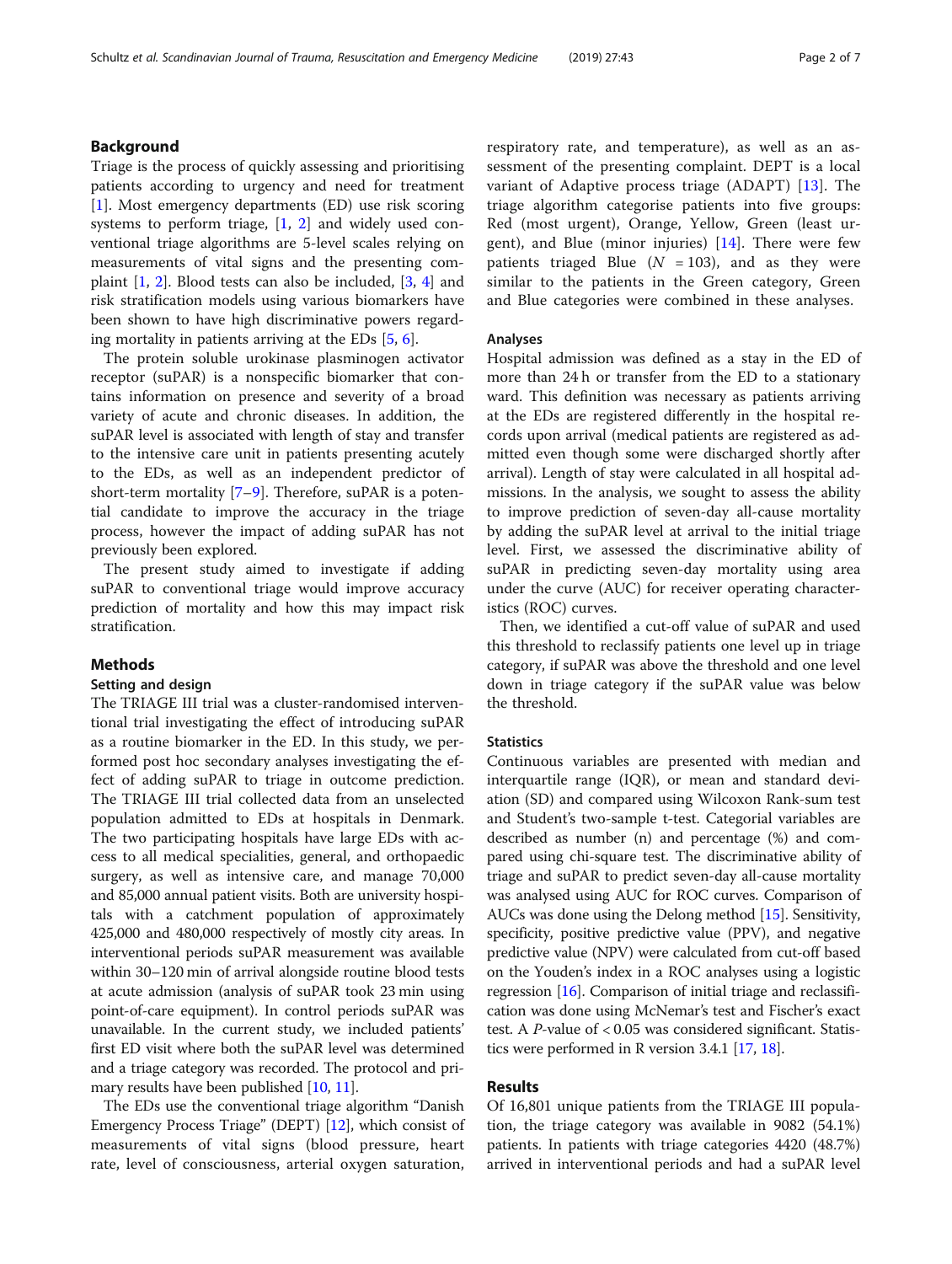available, thus comprising the study population (Additional file [1:](#page-5-0) Figure S1). The mean age (SD) was 59.6 (20.8) years, and 2239 (50.7%) were women, and 2108 (47.7%) were admitted. The median (IQR) suPAR level was 3.9 ng/mL (2.9–5.8). At seven days 58 (1.3%) patients had died. Baseline characteristics are displayed in Table 1. Patients where no triage category was available were significantly older (61.6 vs 59.7 years,  $P < 0.001$ ), more were women  $(55.5\% \text{ vs } 50.7, P < 0.001)$  and more were admitted (52.2% vs. 47.7%,  $P < 0.001$ ), but there was no significant difference in all-cause mortality at seven days (1.6% vs 1.3%,  $P = 0.268$ ).

The number of patients in the triage categories were: Red: 215 (4.9%), Orange: 1241 (28.1%), Yellow: 1243 (28.1%), and Green: 1721 (38.9%). The suPAR level increased with more urgent triage categories and was significantly higher in non-survivors compared to survivors across all categories ( $P < 0.001$ ).

Discriminative abilities of suPAR in predicting sevenday mortality in all patients were significantly higher than DEPT triage; AUC (95% CI): 0.85 (0.80–0.89) vs. 0.71 (0.64–0.78),  $P < 0.001$ . In comparison, age had a AUC of 0.78 (0.74–0.83). Combining suPAR and DEPT yielded an AUC of 0.87 (0.82–0.93), which was not significantly higher than suPAR alone ( $P = 0.16$ ), Fig. [1.](#page-3-0) A model with the addition of both suPAR and age to DEPT were not significantly better than suPAR alone  $(P = 0.16)$  or suPAR and DEPT ( $P = 0.10$ ). suPAR had consistently high discriminative ability for seven-day mortality in all triage groups. (Fig. [2\)](#page-4-0). The AUC for predicting hospital admission for DEPT was 0.60 (0.58–0.61) compared to the combination of DEPT and suPAR: 0.86 (0.82 to 0.91),  $P < 0.01$ . The optimal cut-off (threshold) for discriminating between survivors and non-survivors among all patients was 5.9 ng/mL (specificity: 0.77, sensitivity: 0.79, PPV: 0.05, NPV: 1.0). In the study population 3372 (76.3%) patients had a suPAR level below the threshold at arrival to the ED. Sensitivity analyses showed that a cut-off ranging from 5.5 ng/mL to 6.4 ng/mL performed equally well and yielded qualitatively same results.

Reclassification into new triage categories was then done according to a suPAR level above or below 5.9 ng/mL, Table [2.](#page-4-0) The reclassified triage had significantly more patients in the most urgent triage category (Red) compared to DEPT (9.0% vs. 4.9%,  $P < 0.001$ ), significantly less patients in the Orange category (10.1% vs  $28.1\%$   $P < 0.001$ ),

Table 1 Baseline characteristics of patients at arrival at the emergency departments. Patients are grouped according to the initial triage category

| Triage category $N$ (%)                                     | Included 4420 (100) | Red 215 (4.9)    | Orange 1241 (28.1) | Yellow1,243 (28.1) | Green 1721 (38.9) |
|-------------------------------------------------------------|---------------------|------------------|--------------------|--------------------|-------------------|
| Female sex, N (%)                                           | 2239 (50.7)         | 92 (42.8)        | 643 (51.8)         | 602 (48.4)         | 902 (52.4)        |
| Age, years, mean (SD)                                       | 59.7 (20.8)         | 62.3(21.5)       | 63.5 (19.2)        | 60.5(20.7)         | 55.9 (21.3)       |
| Albumin, (g/L), median (IQR)                                | $39(35-43)$         | $36(32-40)$      | $37(33-40)$        | $39(34-43)$        | $41(38-44)$       |
| CRP (mg/L), median (IQR)                                    | $4(3-32)$           | $5(3-33)$        | $3(3-23)$          | $5(3-35)$          | $4(3-41)$         |
| suPAR, ng/mL, median (IQR)                                  | $3.9(2.9-5.8)$      | $5.6(3.4 - 7.1)$ | $4.1(2.9-6.0)$     | $3.9(2.9-5.9)$     | $3.8(2.8-5.4)$    |
| suPAR, patients alive at seven days, ng/mL,<br>median (IQR) | $3.9(2.9-5.7)$      | $4.8(3.2-6.5)$   | $4.1(2.9-6.0)$     | $3.9(2.9 - 5.8)$   | $3.8(2.8-5.4)$    |
| suPAR, patients dead at seven days, ng/mL,<br>median (IQR)  | $8.6(6.0-12.8)$     | $7.9(5.9-9.7)$   | $10.9(8.1 - 15.0)$ | $7.9(6.3 - 11.1)$  | $9.8(5.3 - 14.7)$ |
| Cancer, N (%)                                               | 166(3.8)            | 9(4.2)           | 41(3.3)            | 46(3.7)            | 70(4.1)           |
| Cardiovascular disease, N (%)                               | 956 (21.6)          | 79 (36.7)        | 419 (33.8)         | 239 (19,2)         | 219(12.7)         |
| Infectious disease, N (%)                                   | 830 (18.8)          | 50(23.3)         | 207 (16.7)         | 228 (18.3)         | 345 (20.0)        |
| Neurological disease, N (%)                                 | 341(7.7)            | 27(12.6)         | 117(2.6)           | 99 (8.0)           | 98 (5.7)          |
| General surgery, N (%)                                      | 168(3.8)            | 6(2.8)           | 26(2.1)            | 54 (4.3)           | 82 (4.8)          |
| Orthopaedic surgery, N (%)                                  | 154(3.5)            | 1(0.5)           | 102(8.2)           | 26(2.1)            | 25(1.5)           |
| Other, N (%)                                                | 1805 (40.8)         | 43 (20.0)        | 329 (26.5)         | 551 (44.3)         | 882 (51.2)        |
| Herlev Hospital, N (%)                                      | 2780 (62.9)         | 85(3.1)          | 628 (22.6)         | 683 (24.6)         | 1384 (49.8)       |
| Bispebjerg Hospital, N (%)                                  | 1640 (37.1)         | 130(8.0)         | 613 (37.3)         | 560 (34.2)         | 337 (20.5)        |
| Hospital admission, N (%)                                   | 2108 (47.7)         | 143 (66.5)       | 706 (56.9)         | 615(49.5)          | 644 (37.4)        |
| Length of stay (days), mean (SD)                            | 4.2(7.1)            | 7.0(11.1)        | 5.1(7.9)           | 4.1(6.2)           | 3.3(6.2)          |
| Surgery during admission, N (%)                             | 444 (10.0)          | 15(7.0)          | 164 (13.2)         | 112 (9.0)          | 153 (8.9)         |
| Readmissions at seven days, N (%)                           | 238 (5.4)           | 10(4.7)          | 72 (5.8)           | 72 (5.8)           | 84 (4.9)          |
| Mortality at seven days, N (%)                              | 58 (1.3)            | 17(7.9)          | 20(1.6)            | 12(1.0)            | 9(0.5)            |

CRP C-Reactive Protein, IQR Interquartile range, SD standard deviation, suPAR Soluble urokinase plasminogen activator receptor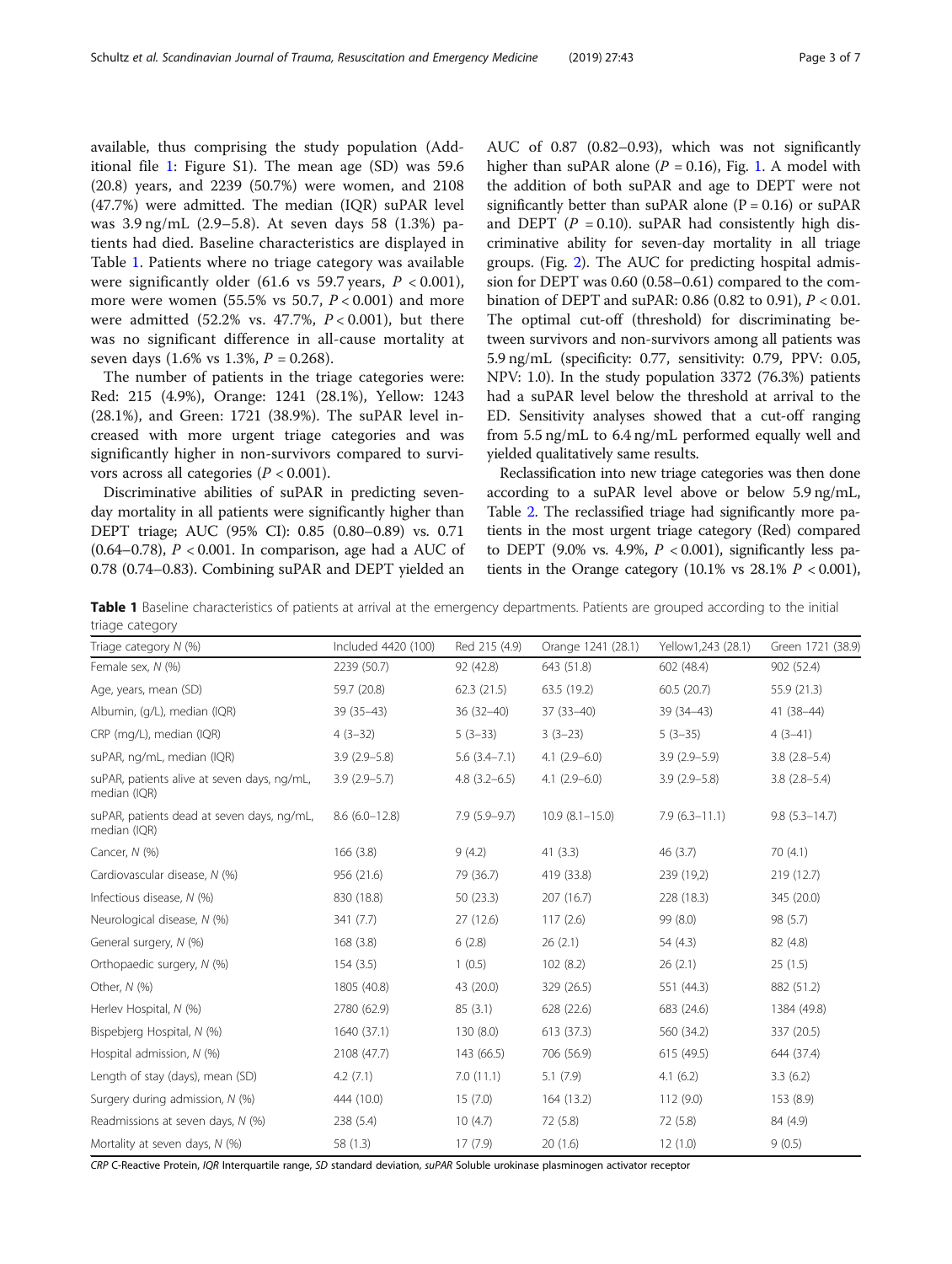same number of patients in the Yellow  $(P = 0.968)$ , and finally significantly more patients classified in the least urgent triage (Green) category compared to DEPT (52.3% vs. 38.9%,  $P < 0.001$ ). The patients allocated to the Green category in the reclassified triage were significantly younger  $(P = 0.002)$  compared to DEPT, while the patients in the remaining categories were significantly older in the reclassified triage (Yellow:  $P = 0.002$ , Orange: P < 0.001, Red: P < 0.001), Table [2.](#page-4-0)

After reclassification, significantly more patients were admitted in the Red and Orange category  $(P < 0.001)$ , with a significantly higher mortality in Orange ( $P = 0.028$ ) but not in Red  $(P = 0.997)$ . While the Yellow categories remained unchanged (mortality:  $P = 0.676$ , admission:  $P = 0.109$ ), the Green category in the reclassified triage had had more patients, but the same hospital admission rates ( $P = 0.579$ ), and mortality ( $P = 0.190$ ). The predictive ability of the reclassified triage was significantly better than DEPT in discriminating between survivors and non-survivors at seven days; AUC (95% CI) 0.81 (0.76–0.87) vs. 0.71 (0.64–0.78),  $P < 0.001$ .

#### **Discussion**

This study demonstrated that addition of suPAR to the conventional triage algorithm DEPT may improve the discriminative ability regarding in seven-day mortality in a cohort of acutely presenting medical and surgical patients. We also found a clinically transferable cut-off of 5.9 ng/ml allowing a more accurate risk stratification according to mortality risk. Also, reclassification according to the suPAR level resulted in triage categories with a better risk stratification in relation to hospital admission and mortality compared to DEPT.

The predictive abilities of suPAR were good in all triage categories apart from Red, and in accordance with previous reports of suPAR in emergency medicine, [\[7](#page-5-0), [9](#page-5-0)] demonstrating a robust and high discriminative ability in relation to all-cause mortality in unselected patients arriving at the ED. The predictive ability of suPAR is equal to or better than age and other scoring systems designed to assess patients in the ED [\[19](#page-6-0)]. The investigated cohort consist of a large spectrum of patients arriving around the clock and suffering from both medical and surgical conditions, making this cohort suitable for testing the impact of a non-specific biomarker in relation to overall risk stratification.

However, if has not been determined whether use of a prognostic biomarker for risk stratification in the ED translates into meaningful and prognosis-changing interventions. A risk scoring system useful in emergency medicine must be simple, easily obtainable and quickly translatable to clinical decision making. One limitation of using suPAR is the need for blood sampling and analysis before the level is obtained, hence reclassification would be delayed. We used point-of-care equipment which is currently the fastest available way to analyse suPAR, however, the delay might make the suPAR level redundant in patients where treatment must be initiated immediately or within a short time frame. However, in situations with crowding, the suPAR level could be beneficial in prioritizing patients in the lower urgency classes (Yellow and Green), who might not need immediate action. This is the case of the majority of patients in the EDs and identification of those in need of a higher level of observation and faster assessment of the physician could be beneficial. This reclassification stay could potentially improve management, flow, and treatment of patients, but this must be further assessed in randomised interventional studies.

#### Limitations

The study has several limitations. The analyses are done post hoc and do not include patients with gynaecological or obstetric conditions, trauma patients or patients where blood samples were not indicated. The purpose of triage algorithms is to prioritize according to urgency, however as no gold standard for urgency exists, we used surrogate endpoints. We did not have data to assess other important endpoints as time to treatment, need for antibiotic, iv fluids or imaging, which is also a limitation. Furthermore, using mortality as a measure, also includes patients with terminal illness in high urgency groups, who might not need fast assessment or continuous observation,

<span id="page-3-0"></span>

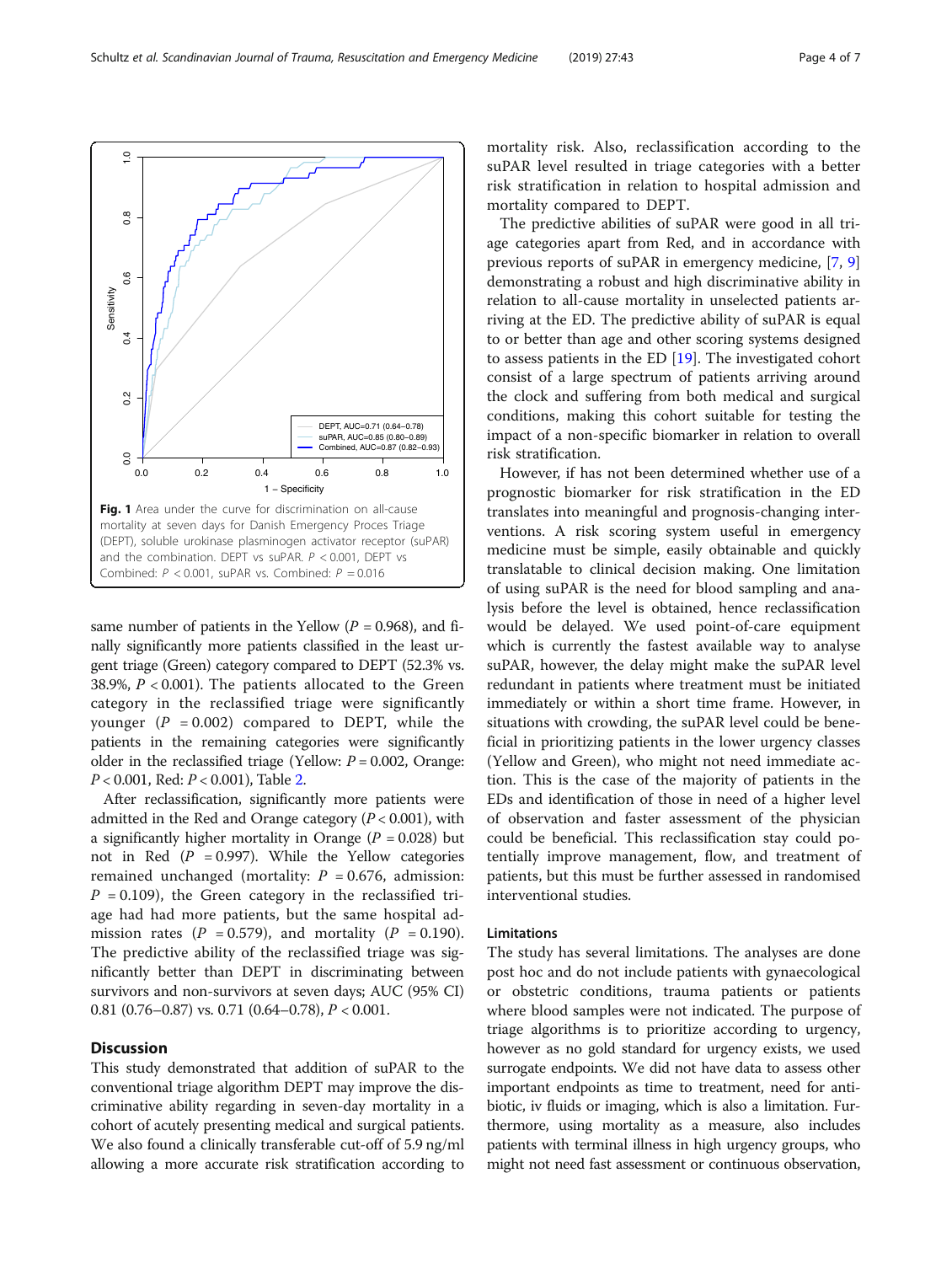<span id="page-4-0"></span>

however, patients with a very high risk of short-term mortality should ideally be assessed by a physician shortly after arrival. There was a low mortality rate at seven days, which introduce some uncertainties in the analyses. The cut-off value and subsequent reclassification was done using the same patients, and the cut-off should be validated in more cohorts of ED patients before clinical use. Another important limitation is the fact that the proportion of patients in the Red category almost doubled in the reclassified triage, which might cause flow issues and tie up personnel and resources. However, a subsequent reclassification of patients in the Red and Orange categories could be used to indicate

where the most attention should be directed and ensure a high level of observation. The Danish EDs are currently using a local version of the National Early Warning Score (NEWS) for this purpose after the initial triage. It has previously be shown that addition of suPAR to NEWS improves risk prediction in both high- and low risk patients [[20](#page-6-0)]. In this study, we used the Youden index for calculating the suPAR cut-off to maximize both sensitivity and specificity, as it depends on the clinical setting, whether a rule-in or a rule-out strategy is required. However, a different strategy could be use of a cut-off with the highest possible sensitivity for ruling out patients in risk of short-term

Table 2 Reclassification of triage categories according to the suPAR level measured at arrival

| Triage category $N$ (%)           | Red 396 (9.0) <sup>a</sup> | Orange $445$ (10.1) <sup>a</sup> | Yellow 1.267 (28.7) | Green 2312 (52.3) <sup>a</sup> |
|-----------------------------------|----------------------------|----------------------------------|---------------------|--------------------------------|
| Female sex, N (%)                 | 209 (52.8)                 | 202 (45.4)                       | 665 (52.5)          | 1163 (50.3)                    |
| Age, years, mean (SD)             | 74.8 $(14.6)^a$            | 67.6 $(20.0)^a$                  | 62.8 $(19.0)^a$     | 53.8 $(20.6)^a$                |
| Hospital admission, N (%)         | 324 $(81.8)^a$             | 304 $(68.3)^a$                   | 665 (52.5)          | 815 (35.2)                     |
| Length of stay (days), mean (SD)  | 8.5(11.8)                  | 6.9 $(9.5)^a$                    | 4.6(7.3)            | 2.8 $(4.3)^a$                  |
| Surgery during admission, N (%)   | 64 $(16.2)^a$              | 42 $(9.4)^a$                     | 135 (10.6)          | 203 (8.8)                      |
| Readmissions at seven days, N (%) | 33(8.3)                    | 30(6.7)                          | 72 (5.9)            | 103(4.5)                       |
| Mortality at seven days, N (%)    | 28(7.1)                    | 14 $(3.1)^a$                     | 10(0.8)             | 6(0.3)                         |

SD: standard deviation <sup>a</sup>Significantly different form the initial triage category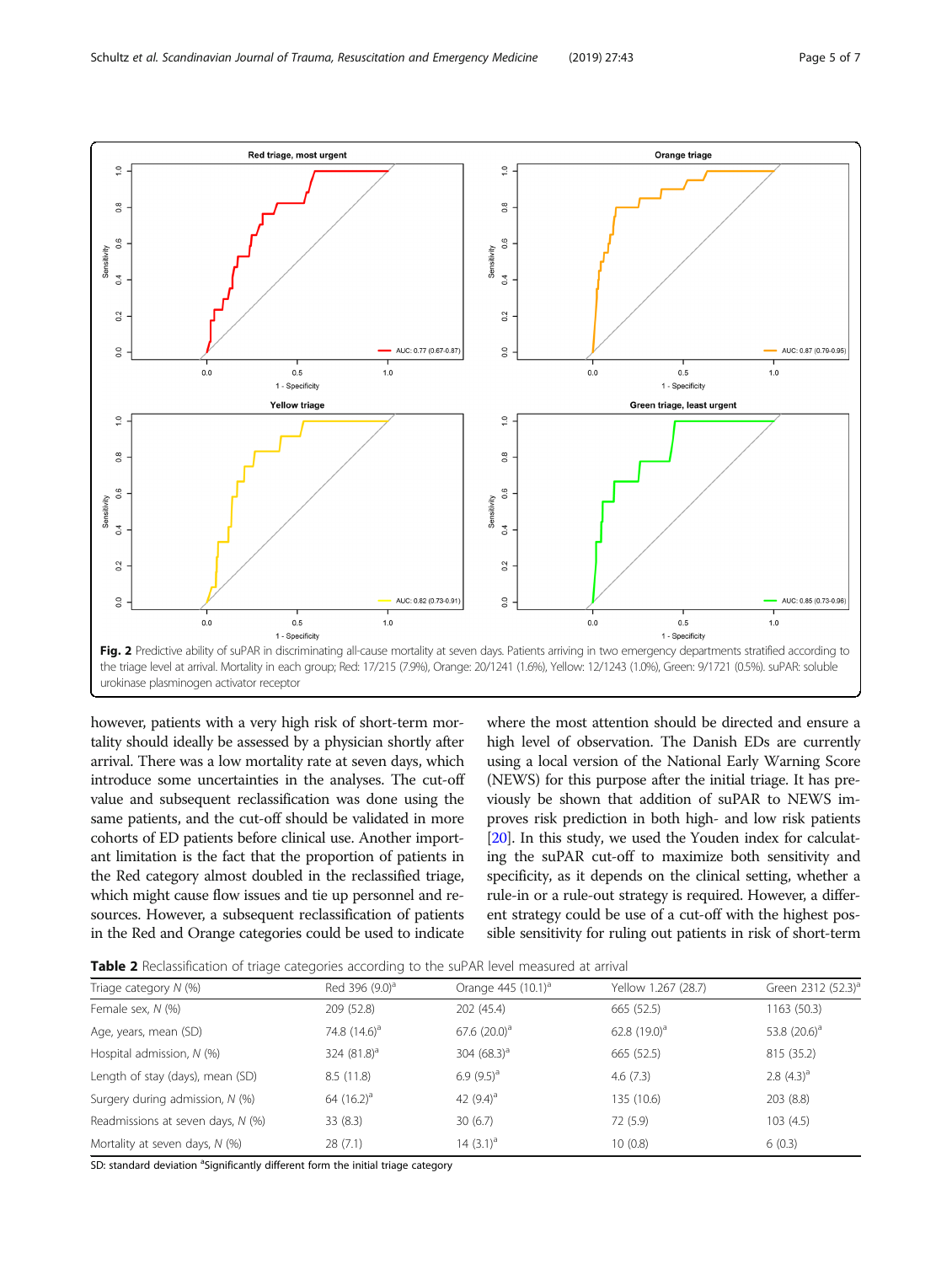<span id="page-5-0"></span>mortality. Additionally, using multiple cut-offs (e.g. tertiles) might have a different impact on the reclassified triage, we chose the single cut-off for simplicity reasons making suPAR easy to implement in a future study. Patients without an available triage category were not included, which might represent a potential source of bias. Furthermore, our results might not be transferable to triage algorithms different from DEPT and the additive prognostic abilities of suPAR should be explored in addition to other algorithms as well. Finally, no randomised interventional studies to date have demonstrated that improved triage or risk scoring systems using prognostic biomarkers leads to a better prognosis. The TRIAGE III study aimed to investigate if early risk stratification using suPAR would improve patient prognosis, but found no effect on mortality, however there was no specific intervention and the suPAR level was not available at the time of triage.

#### Conclusion

Addition of the prognostic biomarker suPAR to triage potentially improves prediction of seven-day mortality in the emergency department. Measurement of suPAR in relation to the triage process may allow a more accurate identification of ED patients at high and low risk of short-term mortality and enable a subsequent reclassification of patients.

#### Additional file

[Additional file 1:](https://doi.org/10.1186/s13049-019-0621-7) Figure S1. Flowchart of the TRIAGE III trial. The population included in these secondary analyses were patients arriving in the interventional periods, who had an available suPAR level and triage category. (PDF 123 kb)

#### Funding

The TRIAGE III trial was investigator-initiated and was supported by an unrestricted grant from ViroGates A/S, the company that produces the suPARnostic assays. The company nor the CEO had any influence on the design of these secondary analyses of the TRIAGE III trial, and was not involved in data collection, analysis, or interpretation, in the writing of the manuscript, or in the decision to submit the manuscript for publication. JE-O contributed to the interpretation of this study and revised the manuscript, but he did not have influence on the design, included analyses, nor the decision to submit.

#### Availability of data and materials

The dataset supporting the conclusion of this article is available from the corresponding author upon reasonable request and conditioned by acceptance of a formal request by the Danish Data Protection Agency according to Danish law.

#### Authors' contributions

MS designed this study and conducted the statistical analyses, created the figures, and wrote the first draft of the manuscript. All authors contributed substantially to the interpretation of the results, to critical revisions, and approved the final version of the manuscript.

#### Ethics approval and consent to participate

The Danish Data Protection Agency approved the TRIAGE III trial (HGH-2015-042, I-Suite no. 04087) as well as the Danish Patient Safety Authority (Ref.no. 3–3013- 1744/1). The trial was presented to the Regional Ethics Committee, who decided that no formal approval was needed for the cluster-randomised TRIAGE III trial,

and that it could be conducted without consent of the patients in accordance with Danish law (Ref.no. FSP-15003590). No further permissions were required for these secondary analyses.

#### Consent for publication

Not applicable.

#### Competing interests

MS and LJHR have received funding for travel from ViroGates A/S, Denmark. JE-O is named as an inventor in patents for the use of suPAR as a prognostic biomarker. The patents are owned by Copenhagen University Hospital, Amager and Hvidovre, Denmark, and are licensed to ViroGates A/S. JE-O is co-founder, shareholder, and CSO of ViroGates A/S. The remaining authors have no conflicts of interest to declare.

#### Publisher's Note

Springer Nature remains neutral with regard to jurisdictional claims in published maps and institutional affiliations.

#### Author details

<sup>1</sup>Department of Cardiology, Herlev and Gentofte Hospital, University of Copenhagen, Ringvej 75, 2730 Herlev, Denmark. <sup>2</sup>Department of Internal medicine and Geriatrics, Herlev and Gentofte Hospital, University of Copenhagen, Ringvej 75, 2730 Herlev, Denmark. <sup>3</sup>Clinical Research Centre Amager and Hvidovre Hospital, University of Copenhagen, Kettegård Alle 30, 2650 Hvidovre, Denmark. <sup>4</sup> Department of Emergency Medicine, Herlev and Gentofte Hospital, University of Copenhagen, Herlev ringvej 75, 2730 Herlev, Denmark.<sup>5</sup> Department of Public Health, University of Copenhagen, Section of biostatistics, Øster Farimagsgade 5, 1014 Copenhagen, Denmark. <sup>6</sup>Center for Statistical Science, Peking University, No. 5 Yiheyuan Road Haidian District, Beijing 100871, China. <sup>7</sup>Department of Cardiology, Rigshospitalet, University of Copenhagen, Blegdamsvej 9, 2100 Copenhagen, Denmark. <sup>8</sup>Department of Anaesthesia, Centre of Head and Orthopaedics, Rigshospitalet, University of Copenhagen, Blegdamsvej 9, 2100 Copenhagen, Denmark.

#### Received: 4 October 2018 Accepted: 26 March 2019 Published online: 11 April 2019

#### References

- 1. Farrohknia N, Castrén M, Ehrenberg A, Lind L, Oredsson S, Jonsson H, et al. Emergency department triage scales and their components: a systematic review of the scientific evidence. Scand J Trauma Resusc Emerg Med. 2011;19:42.
- 2. Kuriyama A, Urushidani S, Nakayama T. Five-level emergency triage systems: variation in assessment of validity. Emerg Med J. 2017;34:703–10.
- 3. Kristensen M, Iversen AKS, Gerds TA, Østervig R, Linnet JD, Barfod C, et al. Routine blood tests are associated with short term mortality and can improve emergency department triage: a cohort study of >12,000 patients. Scand J Trauma Resusc Emerg Med. 2017;25:115.
- 4. Seymour CW, Cooke CR, Wang Z, Kerr KF, Yealy DM, Angus DC, et al. Improving risk classification of critical illness with biomarkers: a simulation study. J Crit Care. 2013;28:541–8.
- 5. Schuetz P, Hausfater P, Amin D, Amin A, Haubitz S, Faessler L, et al. Biomarkers from distinct biological pathways improve early risk stratification in medical emergency patients: the multinational, prospective, observational TRIAGE study. Crit Care. 2015;19:377.
- Iversen K, Gotze JP, Dalsgaard M, Nielsen H, Boesgaard SSS, Bay M, et al. Risk stratification in emergency patients by copeptin. BMC Med. 2014;12:80.
- 7. Rasmussen LJH, Ladelund S, Haupt TH, Ellekilde G, Poulsen JH, Iversen K, et al. Soluble urokinase plasminogen activator receptor (suPAR) in acute care: a strong marker of disease presence and severity, readmission and mortality. A retrospective cohort study. Emerg Med J. 2016;33:769–75.
- 8. Haupt TH, Petersen J, Ellekilde G, Klausen HH, Thorball CW, Eugen-Olsen J, et al. Plasma suPAR levels are associated with mortality, admission time, and Charlson comorbidity index in the acutely admitted medical patient: a prospective observational study. Crit Care. 2012;16:R130.
- 9. Østervig RM, Køber L, Forberg JL, Rasmussen LS, Eugen-Olsen J, Iversen K. suPAR – a future prognostic biomarker in emergency medicine. J Emerg Med. 2015;48:642–3.
- 10. Sandø A, Schultz M, Eugen-Olsen J, Rasmussen LS, Køber L, Kjøller E, et al. Introduction of a prognostic biomarker to strengthen risk stratification of acutely admitted patients: rationale and design of the TRIAGE III cluster